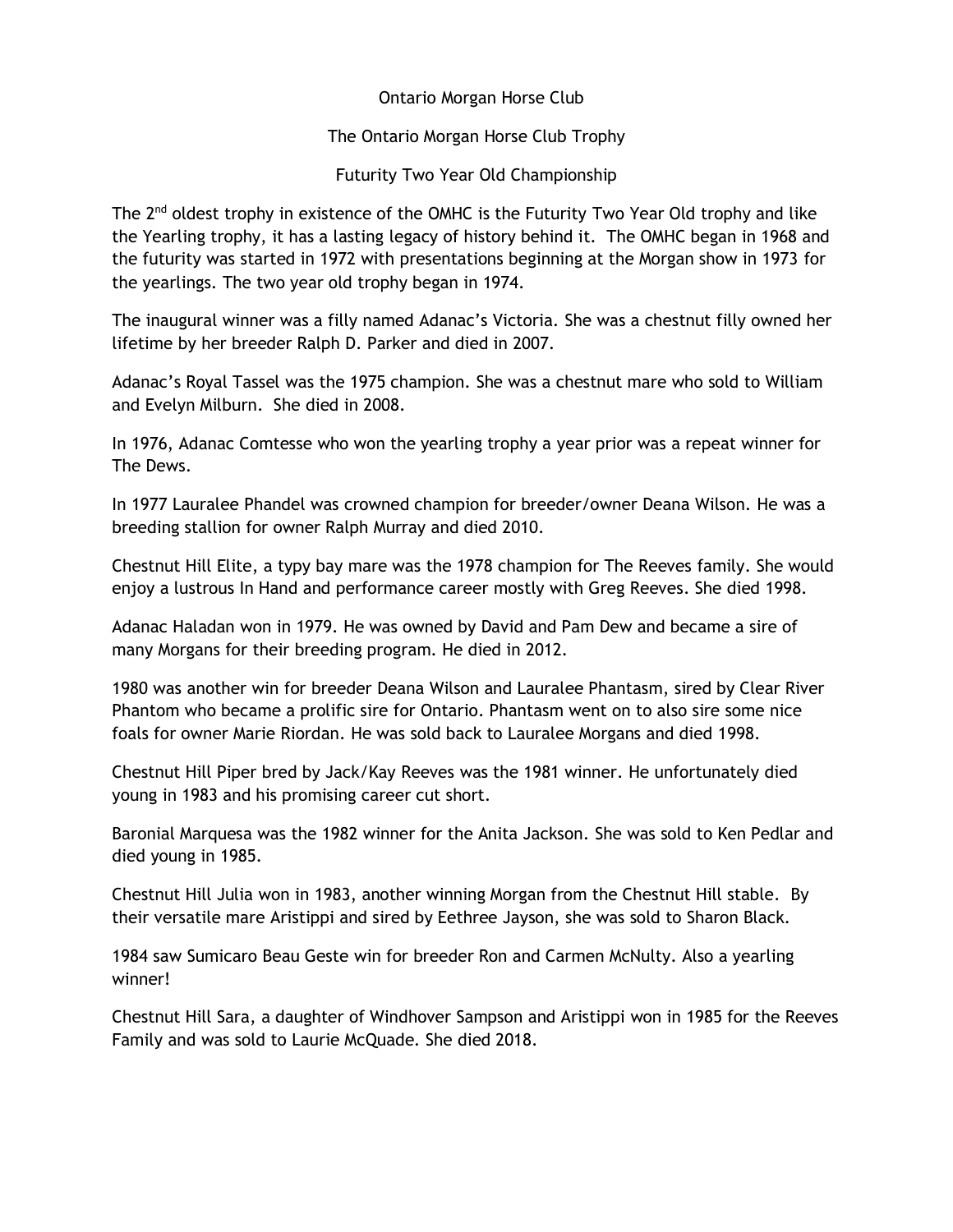1986 was a good year for The Joyce Family when their first homebred foal won; Joland Ovation sired by Saddleback Sensation and out of Acoma Morningstar. Sensation sired a few good foals while he stood in Ontario.

Chestnut Hill Britny was our 1987 champion. Britny is owned by Sharron Easterbrook.

Sher-Kade Tyberious bred by Sylvia Stringer was the 1988 champion and a repeat winner from the year before. Ty died in 2015.

In 1989, Malloflax Majestic bred by Tom Malloy won. A son of Columar Cajun and Jazztime Holiday, he was sold to Margaret King.

1990 had no entries.

SKF Jus Kiddin was Champion in 1991, a beautiful bay filly who would go on to have a tremendous career as a hunter pleasure horse for Tina Stringer Collins. Bred by 'mom' Sylvia Stringer.

Chestnut Hill Sealect won in 1992, again a winner in the yearling category from the year before for Greg Reeves.

SKF Limited Edition was the 1993 champion for Sylvia Stringer. She was sold to Bruce Hall and then sold to Cathy Sampson and was a lovely driving horse.

Chestnut Hill Destiny was the shining star for Chestnut Hill Morgans once again and was the 1994 champion plus winning the yearling title the year before.

Another Chestnut Hill horse was the 1995 champion for Jack & Kay; Chestnut Hill Specialty.

Whistler's Endeavor won in 1996 for breeder Sally Lawing and owner Laurie Willert who had just started breeding and showing she had some nice stock. Endeavor was eventually sold to the United States and had a fabulous career as a Saddle Seat horse for Lon Frieden's grandchilden.

Malloflax Michaela was the 1997 champion for Tom Malloy and she was sold to Janis Promaine who owned throughout her lifetime.

1998 produced the winner MLM Irrestistible for Connie and David Chisholm. The mare was sold to Helen Zaikoff and produced a few foals.

SKF Reckless Rogue was the champion in 1999. A son of Aquarian Kinsman, he remained a stallion for owner Tracey Bond and sired a few foals.

No entries in 2000.

2001 saw Chestnut Hill Royal-T win and he also was a wonderful show horse, riding and driving to many championships. He was sold to Susan Van Dusen of Saskatchewan where he is loved very much!

In 2002, Malloflax Material Girl won the title for Tom Malloy. She was sold to England.